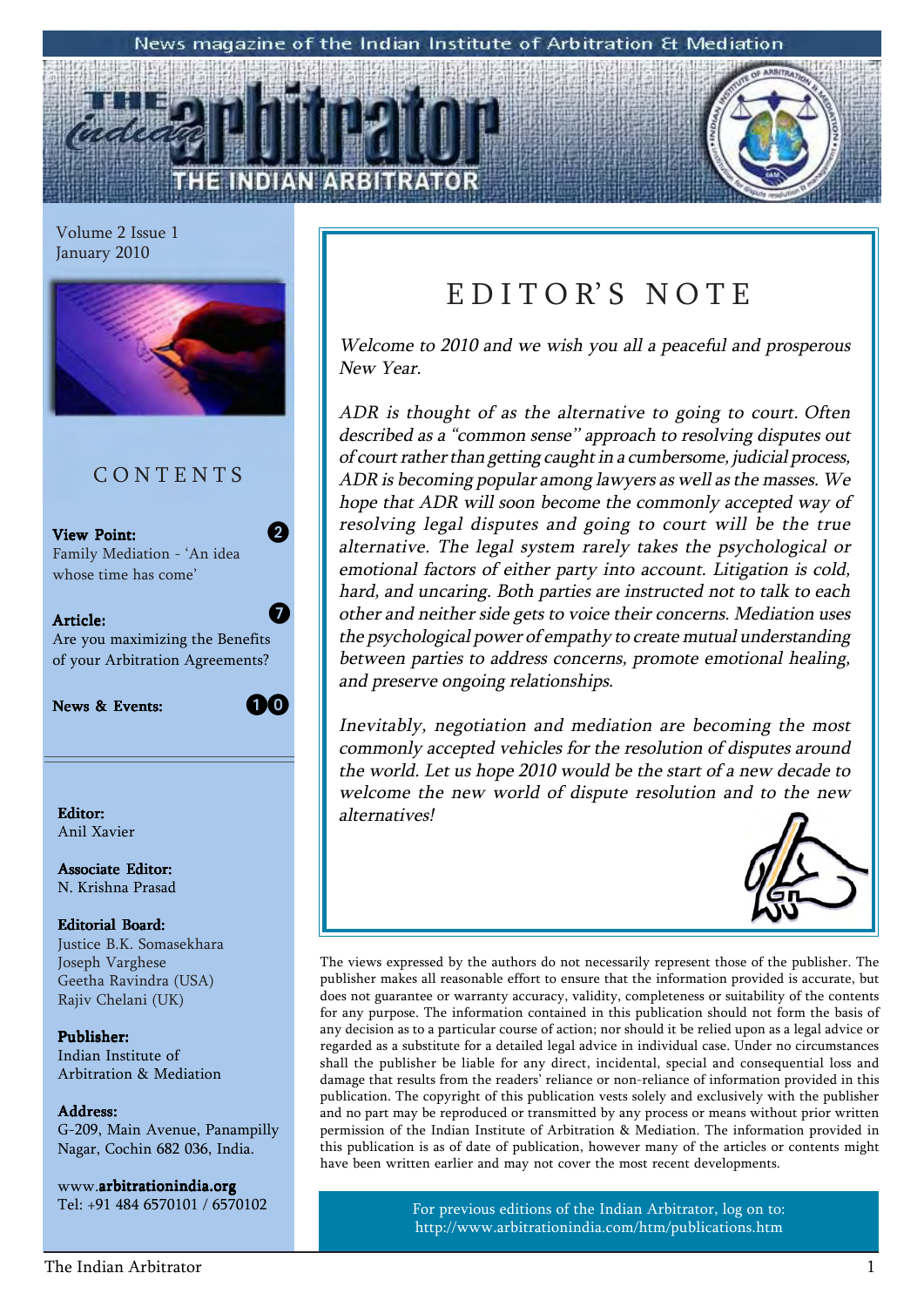#### ARTICLE - Family Mediation - 'An idea whose time has come'



# Family Mediation - 'An idea whose time has come' : TONY WHATLING

Part of the title of this paper is taken from a quotation by Victor Hugo - 'There is nothing more powerful than an idea whose time has come'.

Family mediation has been developing steadily in the UK since the late 1970's and had been evolving in the

USA a decade earlier. Despite this frustratingly slow pace of development, there are signs that mediation is at last becoming ëan idea whose time has come'.

In this paper I intend to explain family mediation by addressing a series of frequently asked questions. The primary purpose of what follows is not to present an academic paper that identifies and quotes from the extensive literature on the subject. Instead I shall describe family mediation in what I hope is an informative and a straightforward style, derived from my direct experience as a practitioner, consultant and trainer over the past 18 years. In doing so I shall inevitably present knowledge that derives from such literature and so would want to acknowledge all the many writers who have taught me what I know today.

### What is Family Mediation?

Family Mediation is a process by which two or more parties in dispute come together, with the help of an impartial third party, in order to negotiate over the issues that divide them and reach a mutually acceptable settlement. Mediation has a very clear structure and process that moves participants from identification of

the issues to be resolved; through a deeper analysis and understanding of these issues; to the generation of possible options for resolution; and finally to the drawing up of an outcome agreement. The primary responsibility of the mediator is to manage this process, to allow the appropriate expression of feelings and acknowledgement

Mediation has a very clear structure and process that moves participants from identification of the issues to be resolved; through a deeper analysis and understanding of these issues; to the generation of possible options for resolution; and finally to the drawing up of an outcome agreement.

of conflict, and to ensure a productive and future focused movement towards a dispute resolution. Family mediation offers a direct 'face-to-face' alternative to negotiations via lawyers or litigation, but is not a substitute for independent legal information and advice. There are a number of important principles that underpin mediation practice and help to distinguish it from other professional interventions.

♦ Impartiality - Unlike arbitration or litigation it is not the role of the mediator to give either Judgment or opinion, nor to make proposals for settlement. The task of the mediator is to facilitate communication between the parties in dispute, help them to identify common needs and common ground, and empower them to generate options and design their own solutions.

 $\blacklozenge$  Voluntariness - Mediation is a voluntary process that requires at least a minimum willingness of all the parties to participate. Participants cannot be forced either to attend mediation or to reach agreement. Agreements are not legally binding and therefore rely on the mutual commitment of the disputants to make them work. The mediator has no power to impose a settlement. The process includes specific steps that are designed to ensure that people are able to make an informed decision to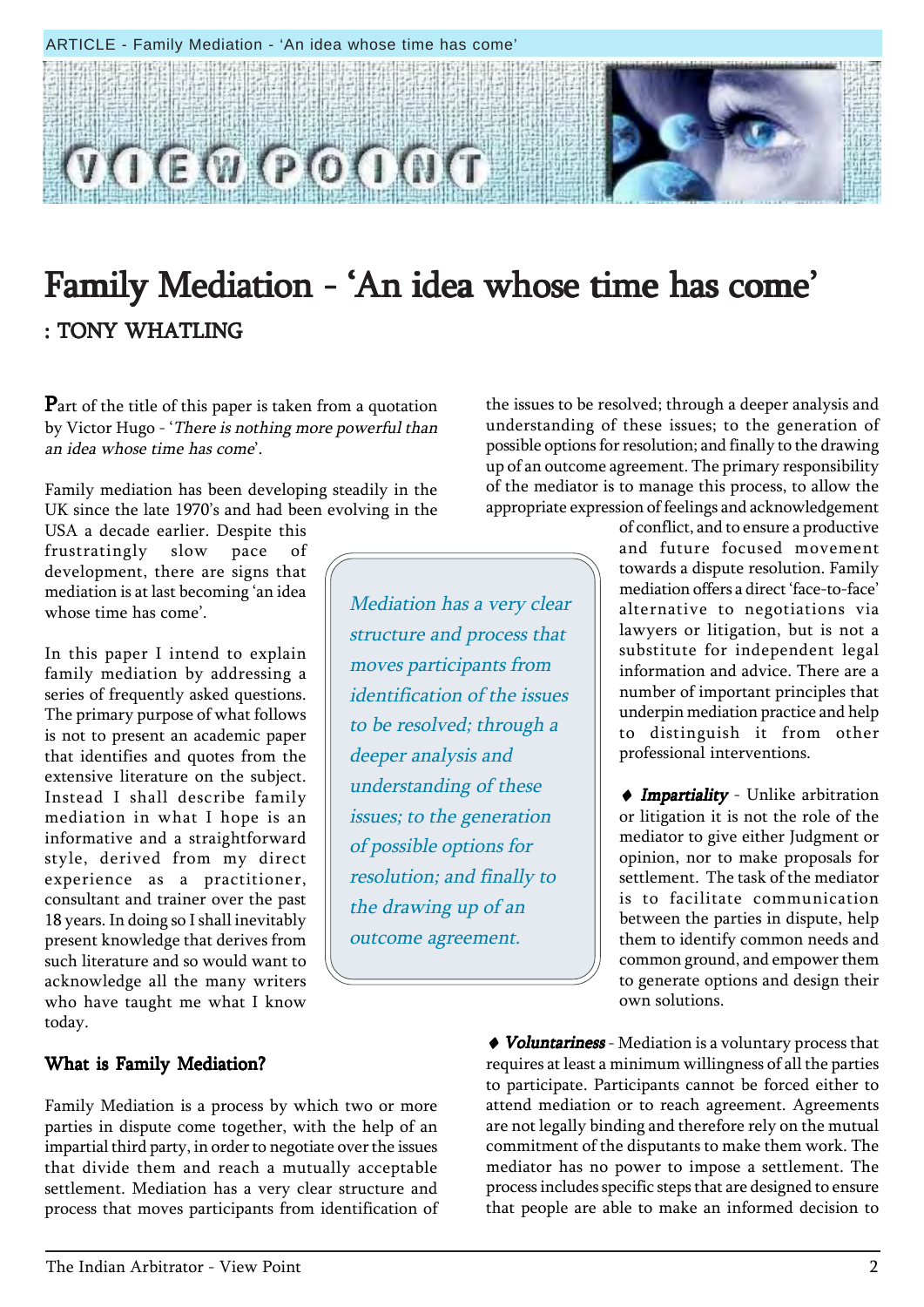participate. These steps will include a careful 'screening' process designed to prevent pressure to attend as a result of actual or threats of violence or intimidation.

 $\triangle$  Confidentiality – Discussions within mediation are confidential to the parties involved. This is a particularly important principle if participants are to feel able to express their views freely, and to explore a range of possible settlement options in a safe and 'without prejudice' context. The mediator would not expect to report the content of discussions to anyone outside of the meetings. The only exception to this binding principle of confidentiality would be if it became apparent that there was risk of serious harm to anyone, in particular to children.

# $\blacklozenge$  Needs-led negotiation – Whereas other forms of

dispute resolution will be traditionally determined by an analysis of evidence as to the 'rights' of the parties concerned, mediation focuses on the identification of the needs of each of the parties in dispute. This analysis of individual needs inevitably highlights significant areas of mutual need, from which it becomes possible to establish the common ground on which to build an agreement. Such an agreement inevitably involves compromise on both sides, but should nevertheless be one that is perceived by the parties as 'fair'.

Parties to the dispute should feel that everyone has gained from mediation, rather than feeling compromised or that there is a 'winner' and a 'loser'.

# So who are these mediators?

Most family mediators come from a professional background of work in the social sciences and law, i.e. Social Welfare, Counseling or Legal practice. In the UK they will usually undertake a training programme approved by the UK College of Family Mediators. For example the main not-for-profit organisation in the UK, 'National Family Mediation', [NFM], provides a 15-day training programme. This is delivered in a series of threeday modules spread over six months, during which time trainees undertake co-worked practice under the close supervision of experienced mediators. From my experience over the past 15 years, of training hundreds of family mediators I am very aware of just how difficult it is to make the transition from one existing professional role to that of a mediator. Over the years, mediation has clearly emerged as a distinct professional activity in its

own right and should be practiced as such, not for example as ëmediation in the style of marital counseling, family-therapy or law'. One of the key differences that distinguish mediation from other interventions relates of the 'locus of authority' between professional and client. Clearly a major personal relationship dispute that threatens to end a marriage and break up a family is likely to result in a period of disequilibrium affecting parents ability to cope and make necessary and important parental decisions. Nevertheless the task of mediator is not to take away the responsibility for these major family decisions, but to demonstrate respect and support for the parties' capacity to return to a state of mutually responsible parenthood.

# So what do family mediators do?

In the UK today, most mediators will see each of the parties separately at what is know as an<br>'intake' or 'information' or 'information' appointment, lasting for up to one hour. During this time the mediator will be giving information about mediation; getting information about what has happened to bring the client to mediation; exploring need for additional or alternative services; screening for any history of domestic or child abuse; and generally enabling the client to make an 'informed choice' about whether or not mediation is

appropriate.

Assuming each of the parties and the mediator consider that mediation is both a safe and appropriate option, a joint appointment will be made.

The mediator will now start on what for family mediators is a familiar 'five-stage' problem-solving process as follows:

**Stage 1 - 'Engaging'** - At the first joint meeting the mediator will start by reminding the parties of the principles of mediation, how it works and the necessary 'ground-rules' that contribute to effective negotiations between the parties. Typically these will include the need to listen to each other without interruption, trying to leave fault and blame out of the negotiations, considering the best interests of the children and the confidentiality and voluntary nature of the process. Commonly the mediator will also be getting agreement from both parents to allow the mediator to end the meeting if conflict reaches the level where communication is no longer constructive.

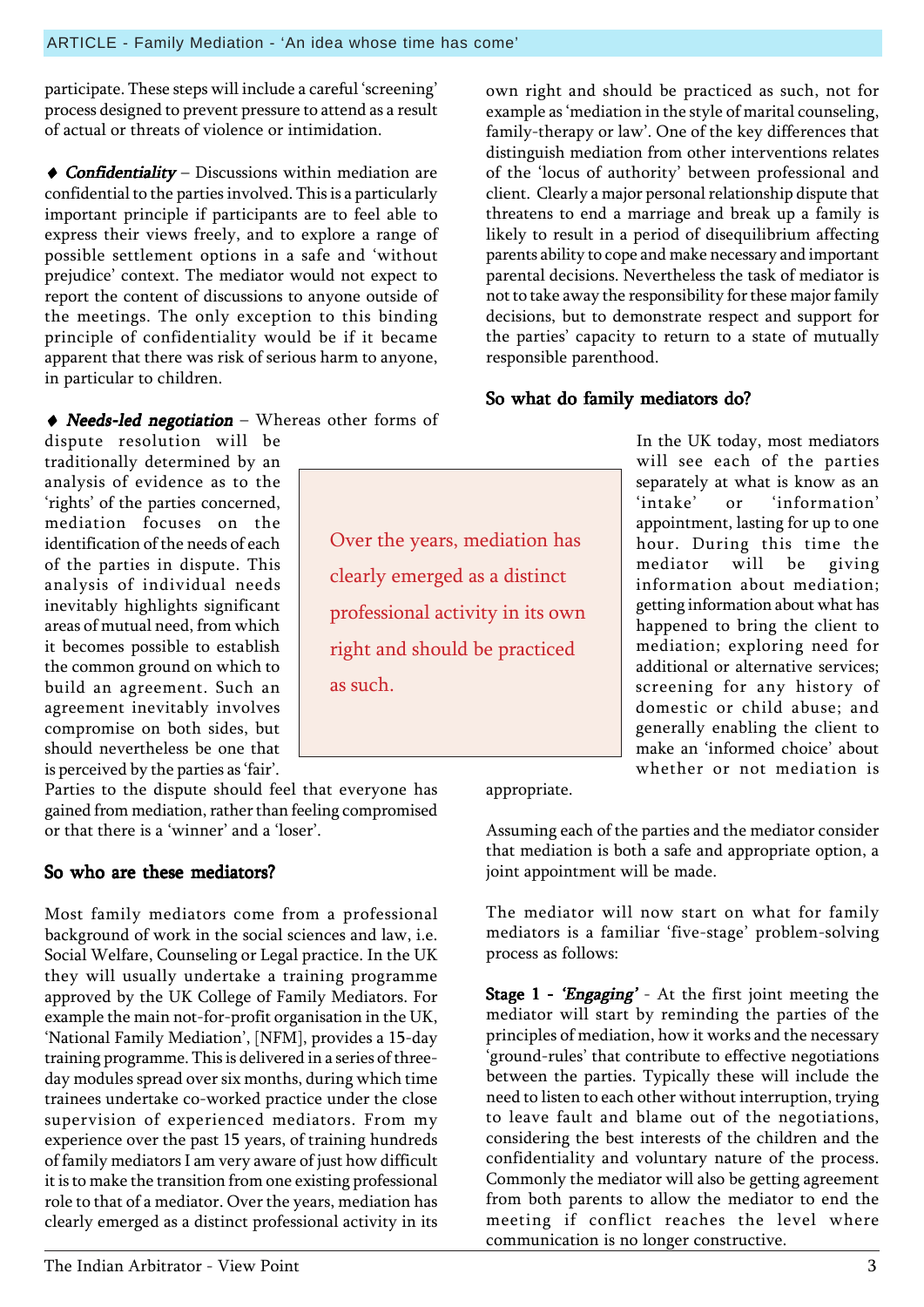Stage 2 - 'Identifying the Issues' - this stage involves finding out from each party what they are bringing for negotiation, i.e. the issues that represent their individual 'positions' in the dispute. For example, one party may want to talk only about re-establishing regular contact with their children, whilst the other may want to discuss ownership of the family home, other assets, and financial support. Alternatively one party may want to discuss the extent to which the relationship is really over, since it is rare to find that both parties are at the same point in working through the process of grief and loss associated with the ending of an intimate relationship. What matters at this stage is that all the issues are identified, the equivalent of 'setting the agenda', and secondly that they are prioritised, in terms of what is most urgent. Often the actual process of negotiation starts right here, with the mediator helping the couple to come to agreement on the content and order of the items on the agenda. The order of the agenda is likely to be determined by the urgency of the issues i.e. where there has been a breakdown of child contact with one parent, or where there is a financial crisis in relation to providing food for the children in the short-term future.

Stage 3 - 'Exploring the Issues' - Once agreement is reached on the issues and order of the agenda, the mediation process moves to an exploration of each of the issues in more detail. For example, if re-establishing contact between a parent and the children is the matter for negotiation, the mediator is likely to be finding out what has happened since the parents separated; what the children understand is happening and have or have not been told; when and how contact had been organised up to the arrangements breaking down, and what each parent thinks should happen next. Clearly opinions as to each of these factors is likely to differ strongly at this stage, with each parent having their own story to tell about the dispute. What is crucial at this point is for the mediator to hear, understand and respect each of the diverse historical accounts, without judgment and, despite the differences, honouring each of the stories as representing the 'truth' for each individual. At this stage, the parties are likely to be hoping for a judgment from the mediator, as to who is telling the 'truth', which of them is 'right' or 'wrong' and therefore the good, trustworthy and honest parent. However, any move in this direction by the mediator is likely to please one party and alienate the other, so the mediator must work in a way that demonstrates even-handedness and an impartial attitude to the positions. By the time they come to mediation, it is common for people in dispute to no longer be able to listen to, hear or understand each other. The relationship has usually reached the point where each is trying to out-talk the other and may be making threats and counter-threats in their attempts to change the others point of view. The way that the mediator

demonstrates the all important listening and understanding is by making regular summaries to the speaker, both in terms of the factual and the emotional content of what is being said. In doing so they not only build up a memory of the detail, but through these accurate and neutral summaries, enable each party to hear and understand the other, perhaps for the first time in weeks, months, or in some cases years.

Stage 4 - 'Identifying the Options' - Having established a good level of understanding, the mediator will encourage a move to this next stage, and attempt to facilitate a process of 'creative option development', in which the parties explore a range of ways to resolve the issues in dispute. It is important that the mediator encourage the parties to identify a range of possibilities, since at this point any proposal by one side is inevitably likely to be unacceptable to the other. If contact between the children and a parent is to be re-established, the mediator will be asking when, how and where, this could take place. The higher the conflict and lower the threshold of trust between the parents the greater the need for detail in the arrangements. The less the chance of something going wrong at this stage the better and hence the need for careful attention to detail about time, place, transport, and most importantly what will happen if something goes wrong with the plans, e.g. illness, a car breakdown or traffic hold-up. High conflict and low trust may also lead to reluctance to make agreements so early in the process. This is particularly likely where more complex issues such as financial and property matters have still to be addressed. In this case the mediator may encourage 'interim' or short-term arrangements, to be tried out for a few weeks and reviewed at a further meeting.

Stage 5 - 'Reaching Agreement' - The final stage in this process involves recording the details of the arrangements negotiated by the parents. The details are often written on flip-chart paper so as to ensure maximum joint participation by the couple. The arrangements are then typed up in the form of a 'Statement of Outcome' for the meeting. Carefully arranged interim agreements are often very reassuring to high conflict couples, i.e. that they have achieved a positive start in negotiations. Where the short-term arrangement is successful, it invariably increases the prospects of a growth in trust for future meetings and consequently a reduction in overt conflict. Subsequent appointments are likely to deal with a wide range of other issues, for example exploring in detail financial matters such as family income, estimated expenditure, assets, liabilities and future needs of both parents and their children. This process requires a commitment from each party to make 'full and frank disclosure' of all financial facts, usually in the form of a signed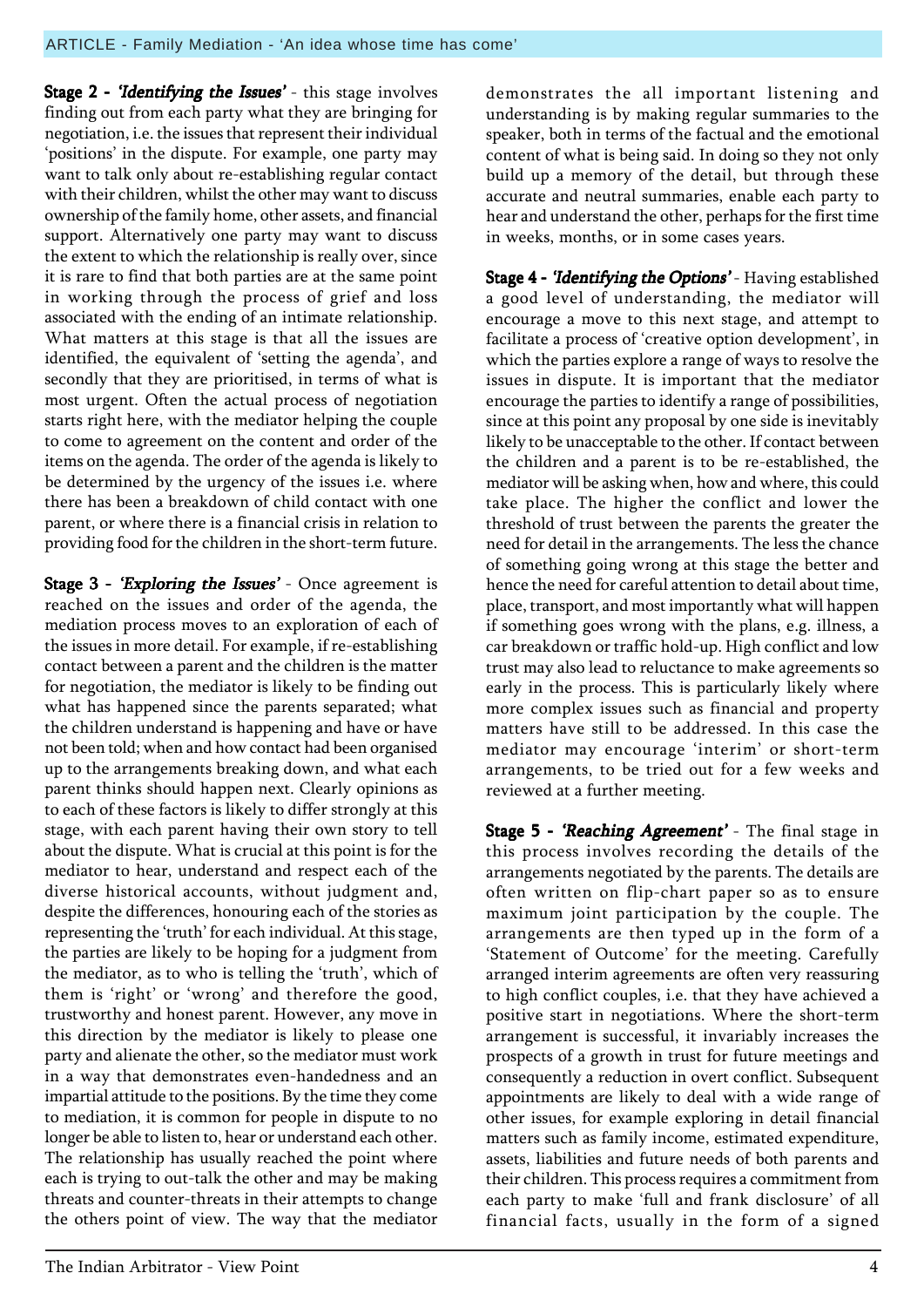'Agreement to Mediate' document. As the agreement begins to take shape and near completion, the mediator will often encourage each party to seek independent opinion and advice from their respective legal advisors on the proposed settlement. The results of this process are then recorded in detail in a document known as a 'Memorandum of Understanding'. The wording here, as with the 'Statement of Outcome', previously referred to, are terms chosen to demonstrate that these documents are not regarded as legal contracts and are not at this stage legally binding. They are regarded as confidential to the parties, 'Without Prejudice' and 'Legally Privileged', as are the discussions that took place during mediation. If the parties wish for documents to form the basis of legal agreements they will be advised to ask one or other of their legal advisors to create the necessary legal documents, for example a Divorce Consent Order.

# How long does the mediation process take?

This will depend on such factors as how many issues are brought for negotiation and also what level of conflict and argument exists between the couple. A dispute over child contact may be resolved in one or two meetings whereas including finance and property, known as 'All Issues Mediation', may need four to six meetings and these may vary in timing from one to three hours.

# Are children ever involved in mediation?

Generally speaking children are not directly involved in 'out of court' mediation. As a result of research findings, we know that it is important that children have an opportunity to talk about their feelings, worries and concerns, when their parent's relationship is breaking up. Most mediators believe that the best people to do that are the parents, so will explore with them how they are talking with and listening to their children. This may take the form of helping parents decide what the children should be told, as well as when, where and how that will happen. In certain circumstances mediators may agree to see the children in what is know as 'Direct Consultation'. This would only happen where both parents and the mediator believe this to be beneficial, for example where this might provide information to the parents that is not available through other forms of consultation. Whatever happens it is important to not put the children in a position of making

major decisions that are the proper responsibility of their parents, e.g. choosing which parent they should live with.

### How successful is family mediation?

The answer to this question depends on what is meant by 'success'. For example to only consider results on the basis of whether or not an agreement was reached may not account for improvements in a reduction in hostility, overt conflict, or parents ability to communicate more effectively. However, providers in the UK, not for profit sector report that where both parties are willing to try mediation, agreement on some or all of the issues is achieving around 70 - 75% agreement.

# So what is the future for family mediation?

Whilst take up of mediation and results may not have achieved the speed or levels hoped for it is clearly here to stay. It seems that the inclination to turn first to lawyers when the marriage is in trouble, is part of a very deeply rooted historical culture. Consequently over the past decade it is the judiciary and the legal profession who have to be the main focus of information and education about the potential benefits of mediation, since it is they who are in a prime position to recommend it to clients, [recent statistics on publicly funded mediation show that 70% of referrals were from solicitors and 12% were from the courts]. Despite initial strong resistance by the legal profession, very many lawyers have now recognised the inevitability of its development and had the wisdom to undertake training and now offer mediation alongside their legal practice.

Mediators are now finding that numbers of self-referral are rising, and that clients increasingly come to mediation because a friend or member of their family has tried it and found it beneficial. When that begins to happen it really does look as though family mediation may be the 'idea whose time has come'.

(Author: Tony Whatling is a leading UK trainer in family mediation and director of 'TW Training Works', Training and Management Consultancy - First published in in Portuguese in 'NEWSLETTERDGAE Ministerio Da Justica' Directorate General of Extrajudicial Administration - May 2003.)

There are two types of people, those who come into a room and say, "Well, here I am!" and those who come in and say, "Ah, there you are."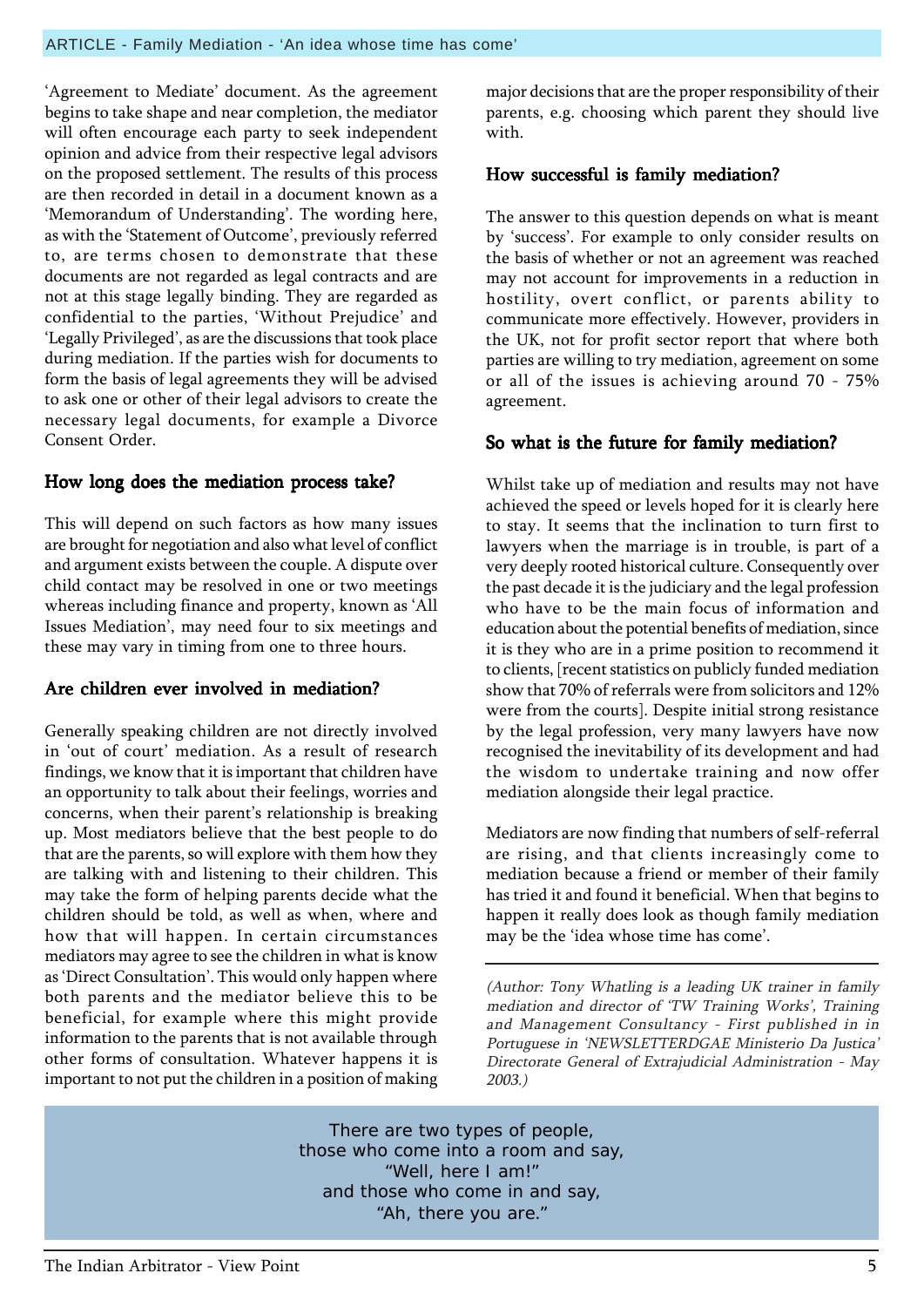

## **Most Important Question?**

During my second month of grad school, our Professor gave us a pop quiz. I was a conscientious student and had breezed through the questions, until I read the last one:

"What is the first name of the woman who cleans the school?"

Surely this was some kind of joke. I had seen the cleaning woman several times. She was tall, dark-haired and in her 50s, but how would I know her name? I handed in my paper, leaving the last question blank.

Just before class ended, one student asked if the last question would count toward our quiz grade.

Absolutely," said the professor. "In your careers, you will meet many people. All are significant. They deserve your attention and care, even if all you do is smile and say 'hello'."

I've never forgotten that lesson. I also learned her name was Dorothy.

What's your grade on that question?

### Interested to contribute Articles?

We would like to have your contributions, provided they are not published else where. Articles should be in English. Please take care that quotations, references and footnotes are accurate and complete. Submissions may be made to the Journals Division, Indian Institute of Arbitration & Mediation, G-209, Main Avenue, Panampilly Nagar, Cochin - 682 036 or editor@arbitrationindia.com.

Publication of the Article will be the discretion of IIAM and submissions made indicates that the author consents, in the event of publication, to automatically transfer all copyrights thereof to the publisher of the IIAM Journal



Sam was driving down the street in a sweat because he had an important meeting and couldn't find a parking spot.

Looking up toward heaven, he said, "Lord, take pity on me. If you find me a parking spot, I will go to Mass every Sunday for the rest of my life and give up drinking."

Miraculously, a parking spot appeared.

Sam looked up again and said, "Never mind. I found one."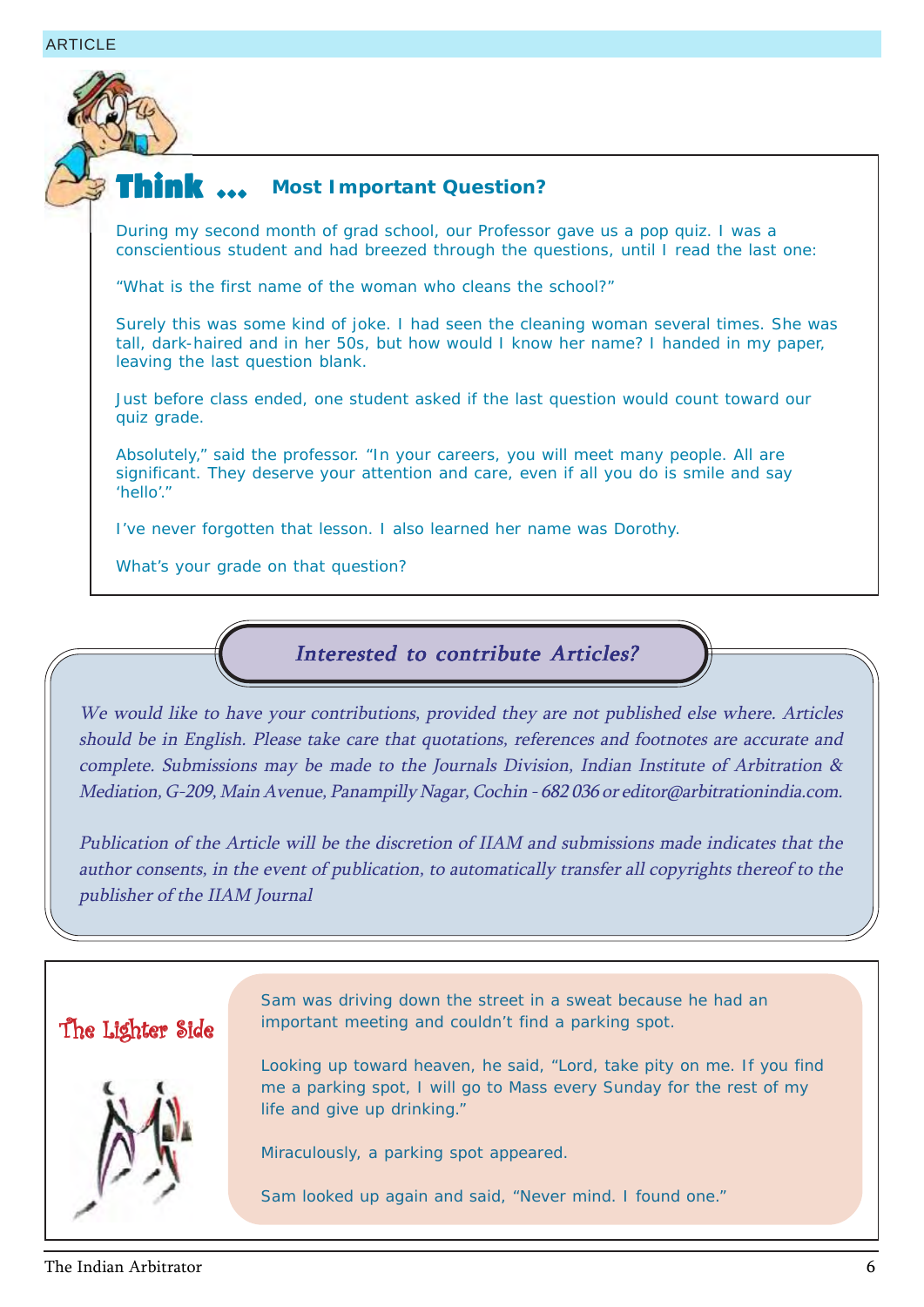#### ARTICLE - Are you maximising the Benefits of your Arbitration Agreements?



# Are you maximizing the Benefits of your Arbitration Agreements? Arbitration Arbitration Agreements?

: JEFFREY G. WEIL AND JOHN V. DONNELLY III

In appropriate circumstances, arbitration can enable a company to resolve disputes more efficiently, in both time and money, than it otherwise would through litigation. But arbitration is not without risks. This article identifies some of the myriad issues a company should consider to maximize the benefits of its arbitration agreements.

 $G$ et it and forget it." That is how many companies approach arbitration clauses. That is a mistake for two reasons. First, an arbitration agreement enables a company to structure the dispute resolution process to meet its needs. A company should not waste that unique opportunity through inattention or lack of preparation. Second, the law relating to arbitration agreements continues to evolve. For example, the Supreme Court issued two decisions relating to arbitration this past term.1 And it has agreed to hear another arbitrationrelated case next term.<sup>2</sup> Furthermore, Congress continues to scrutinize pre-dispute arbitration agreements. Both houses of Congress have proposed amendments to the Federal Arbitration Act, which, if enacted in their current form, would significantly alter the legal landscape.3

By periodically reviewing its standard arbitration clauses, a company can adjust those provisions in response to the evolving law and ensure it is maximizing the potential benefits of its pre-dispute arbitration program. Moreover, companies should consider, on a transaction-by-transaction basis, whether they want an arbitration clause at all and if so, whether they should use their standard clause or some modification thereof.

In appropriate circumstances, arbitration can enable a company to resolve disputes more efficiently, in both time and money, than it otherwise would through litigation. But arbitration is not without risks. For example, there is essentially no right of appeal should the arbitrator reach the wrong conclusion. While it is theoretically possible for a court to overturn an

#### (Footnotes)

 $^{\rm 1}$  14 Penn Plaza LLC v. Pyett, 129 S.Ct. 1456 (2009) (holding that a provision in a collective bargaining agreement requiring union members to arbitrate statutory claims arising under the Age Discrimination in Employment Act was enforceable), rev'g, 490 F.3d 88 (2d Cir.); Arthur Andersen v. Carlisle, 129 S.Ct. 1896 (2009) (holding that a non-party to the arbitration agreement can invoke the agreement to compel arbitration if the relevant state law allows enforcement of contracts by (or against) a third-party, for example, under a third party beneficiary theory).

<sup>2</sup> Stolt-Nielson, S.A. v. AnimalFeeds International Corp., 129 S.Ct. 2793 (2009), granting cert., 548 F.3d 85 (2d Cir. 2008) (finding that arbitration panel did not "manifestly disregard" law in construing arbitration clauses that were silent as to permissibility of class arbitration to allow class arbitration).

<sup>3</sup> H.R. 1020, 111th Cong. (1st Sess. 2009); S. 931, 111th Cong. (1st Sess. 2009).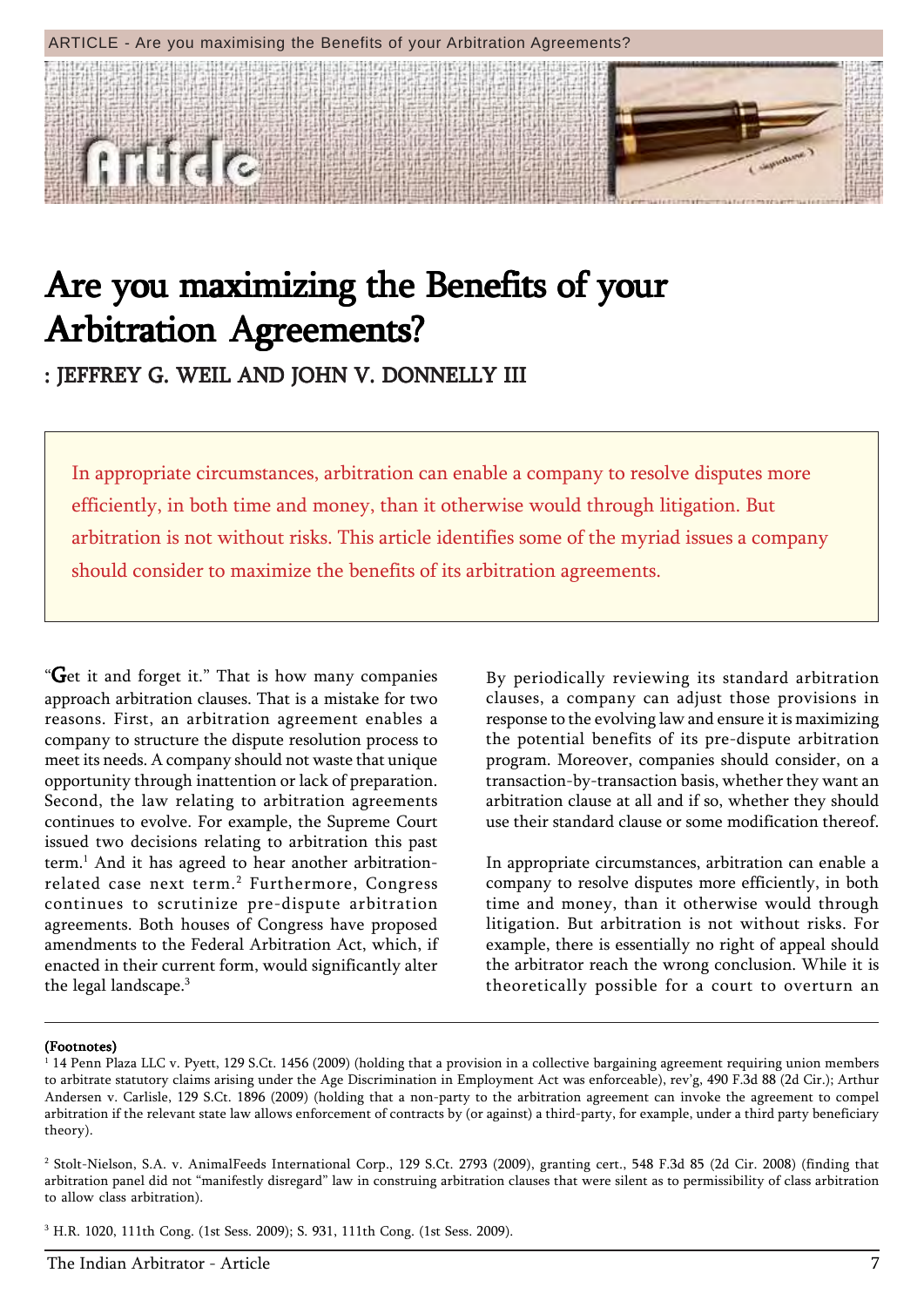### ARTICLE - Are you maximising the Benefits of your Arbitration Agreements?

arbitrator's decision, the grounds upon which it can do so are very limited.4 As a result, in all but the most extreme cases, the arbitrator's decision will be final. A company that thoughtfully considers its views on arbitration is more likely to avoid the potential pitfalls of arbitration, while maximizing its potential benefits.

This article identifies some of the myriad issues a company should consider to maximize the benefits of its arbitration agreements.

### What Types Of Disputes Do You Want To Arbitrate?

Arbitration is a matter of contract between the parties. In evaluating an arbitration agreement, courts generally "apply ordinary state-law principles that govern the

formation of contracts."<sup>5</sup> As with any contract, a company with sufficient bargaining power should tailor the agreement to fit its needs.

The first step in implementing a business-useful arbitration philosophy is to be sure that the arbitration agreement includes those claims the company wants to arbitrate, and excludes claims that it would prefer not to arbitrate. There could be some circumstances where a company would prefer to

litigate rather than arbitrate a dispute. Considerations of both privacy (which arbitration affords) and size of claim (arbitration is generally cheaper than litigation) may influence this decision. For example, a company may wish to arbitrate consumer and employee disputes, but not disputes with suppliers. Even within certain categories of disputes, a company may want to arbitrate smaller claims, but not larger ones. The "right" answer will necessarily depend on the circumstances and needs of the individual company.

# How Do You Want To Structure The Arbitration?

For those claims it wants to resolve through arbitration, the company should decide on the structure of the arbitration and delineate that structure in its arbitration clause. Many companies fail to give serious consideration

to this issue and either adopt the standard procedures of certain arbitration entities or leave these issues for future resolution or to the discretion of the arbitrator. While common, that approach is not desirable. Rather than pick a process off the rack or leave it unsettled, a company should seize the opportunity to customize the process to meet its needs. In structuring the arbitration, a company should consider the following issues:

## 1. Discovery And Schedule

A company often requires arbitration because it wants to resolve disputes more quickly and with less expense than through conventional litigation. To help ensure that the company realizes the anticipated benefits of arbitration, while still providing for a meaningful process that enables each party to present its case effectively, a company should include a schedule for the proceedings

and identify what discovery is permissible.

The schedule and scope of discovery can be tailored to reflect the type and magnitude of the case. For example, in cases where the amount at issue does not exceed a certain threshold, a company may want to provide that no depositions will be allowed, but the parties will be available to testify at the hearing, whereas, in cases involving more substantial sums, the company

may want to provide for depositions and more extensive discovery.

A company concerned about implementing rules that may one day be to its detriment should some unanticipated scenario occur can hedge its rules by granting the arbitrator authority to deviate from the general rule in certain narrowly defined circumstances. For example, an arbitration agreement may prohibit depositions in smaller arbitration disputes, but grant the arbitrator authority to permit a deposition where necessary to preserve testimony due to anticipated unavailability of an important witness.

Although there is no one right plan, to the extent allowed by the company's bargaining power and the relevant law, a company should make these choices itself, rather than have them made for it.

#### (Footnotes)

5 First Options of Chicago, Inc. v. Kaplan, 514 U.S. 938, 944 (1995).

The first step in implementing a business-useful arbitration philosophy is to be sure that the arbitration agreement includes those claims the company wants to arbitrate, and excludes claims that it would prefer not to arbitrate.

<sup>4</sup> See, e.g., 9 U.S.C. ß 10 (A court may set aside an arbitration award procured by corruption, fraud, or undue means, or where the arbitrator exceeded his powers).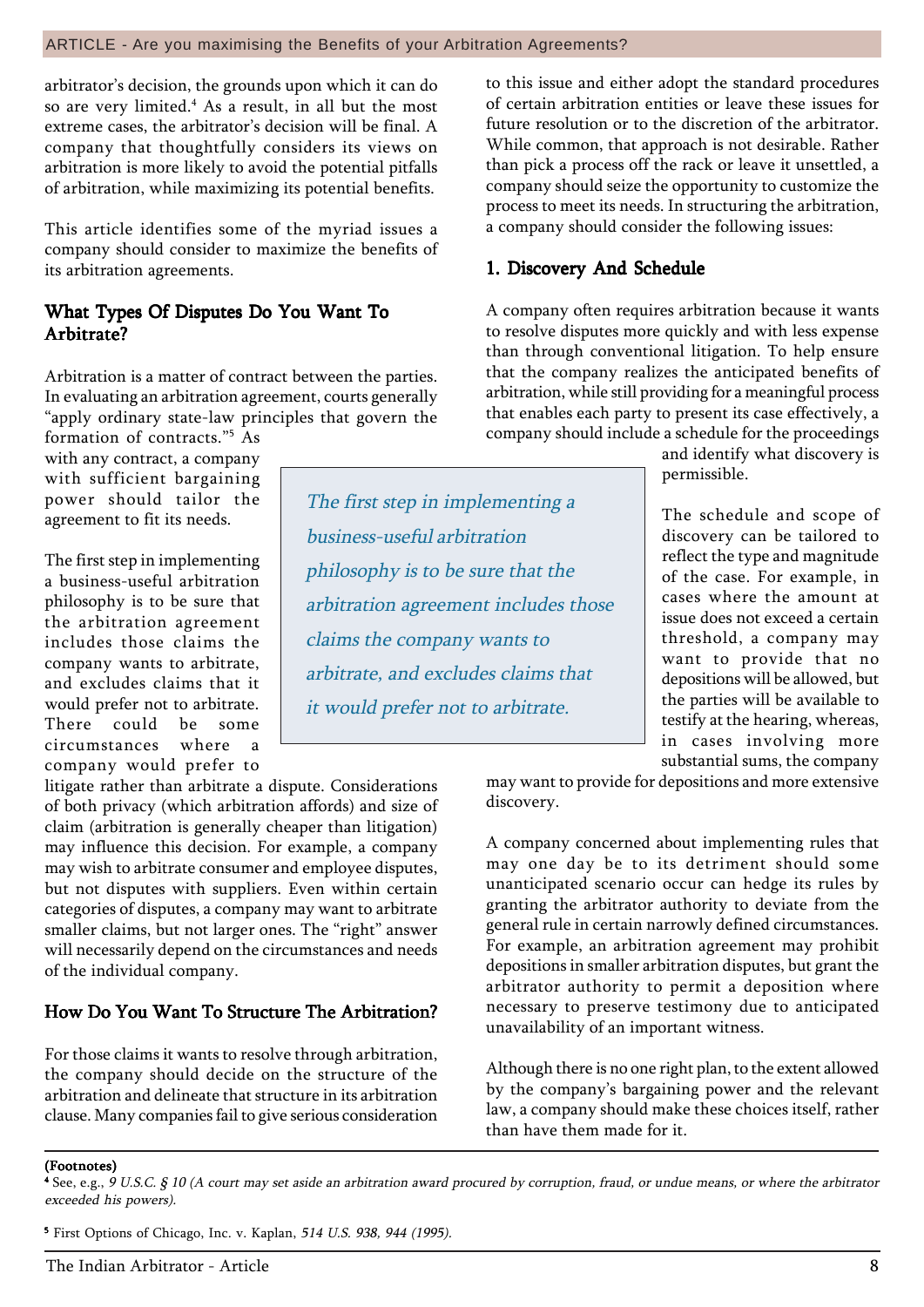### 2. Power of the Arbitrators

This issue has come up recently in several cases and surprised parties to their detriment. Because arbitration is a matter of contract, parties can limit the arbitrator's powers, but they should do so clearly in the pre-dispute arbitration agreement.

For example, the parties can agree that the arbitrator, and not a court, decides in the first instance whether a particular dispute is subject to arbitration under the agreement. If they intend that to be the case (which usually makes sense), it is best if the agreement explicitly so provides. If the agreement is silent on this issue, courts will infer that the parties did not agree to submit the "arbitrability" issue to arbitration.

Likewise, if a company intends that each party shall bear its own attorney's fees under any and all circumstances, it should say so explicitly. Recently, the United States Court of Appeals for the Second Circuit held that because an arbitration agreement lacked clear language to the contrary, an arbitrator to a dispute between sophisticated insurance companies had the power to sanction one party for arbitrating in bad faith by awarding attorney's fees to the other party.<sup>6</sup>

Finally, the number of arbitrators may be outcome determinative. Having a three-person panel decreases the risk of an aberrant outcome; but it increases the chances of a compromise result. The company should, therefore, give careful consideration to the number of arbitrators it wants to decide disputes.

### 3. Qualifications and Selection of Arbitrators

A company should consider what type of experience an arbitrator hearing a certain type of dispute should have. Would a retired judge who has extensive legal training and decision-making ability but limited technical expertise be preferable to a non-judge or even nonlawyer who is an expert in a particular field? And for three-person panels, how is the third person selected? Do the parties agree, or do the other two panelists pick the third member? As with all these issues, there is no one answer for every company or for every type of arbitration that a company may confront. Each approach has its benefits and potential drawbacks, and it is incumbent on the company and its counsel to weigh the potential benefits and risks and decide on a course of action.

#### (Footnotes)

6 Reliastar Life Ins. Co. v. EMC Natíl Life Co., 564 F.3d 81 (2d Cir. 2009).

7 Id. at 389 (citing Turney v. Marion County Bd. of Educ., 481 So.2d 770, 774 (Miss. 1985) (quoting 17 C.J.S. Contracts ß 62 (1963)).

### Is Your Agreement Enforceable?

The Supreme Court has made clear that in interpreting arbitration agreements, federal courts will apply the relevant state law. Each state has its own approach, and a company should pay careful attention to the state laws where disputes might arise. While choice of law and choice of venue provisions will generally be enforceable provided that they are not unfair, a company should make sure that it wrote its arbitration agreement to be enforceable.

Likewise, a company must attend to the details of its agreements. A recent decision from the Mississippi Supreme Court illustrates that inattention to detail can result in an arbitration agreement not being enforced. In Byrd v. Simmons , 5 So.3d 384 (Miss. 2009), the son of a nursing home patient who died while under the nursing home's care filed a claim in state court alleging breach of contract and tort claims. The nursing home moved to compel arbitration because the son had signed an arbitration agreement on behalf of his mother when she was admitted to the nursing home. The son responded that the arbitration agreement was not binding. He argued that there was no mutual assent to the contract, because no representative of the nursing home ever signed the agreement, and, further, that he revoked his offer to enter into that agreement via letter and by filing the lawsuit. The Mississippi Supreme Court found that there was no agreement to arbitrate. In reaching that conclusion, the court emphasized that where parties to the contract intend that each shall execute the contract, the agreement does not take effect until signed by all relevant parties.<sup>7</sup>

### Conclusion

Like any business decision, a company should weigh the costs and benefits of implementing arbitration plans to maximize the benefit to the company. Those companies who realize significant benefits by arbitrating disputes should seriously consider investing the time and money to ensure that their arbitration program is tailored to fit their needs. The best way to avoid the potential pitfalls of arbitration is to plan ahead and then follow the plan.

(Authors: Jeffrey G. Weil is Chair, and John V. Donnelly III is a Member, of the commercial litigation department at Cozen O'Connor. Both have extensive experience handling a variety of complex litigation matters. Please email the authors at jweil@cozen.com or jdonnelly@cozen.com with questions about this article.)

We rarely think people have good sense unless they agree with us.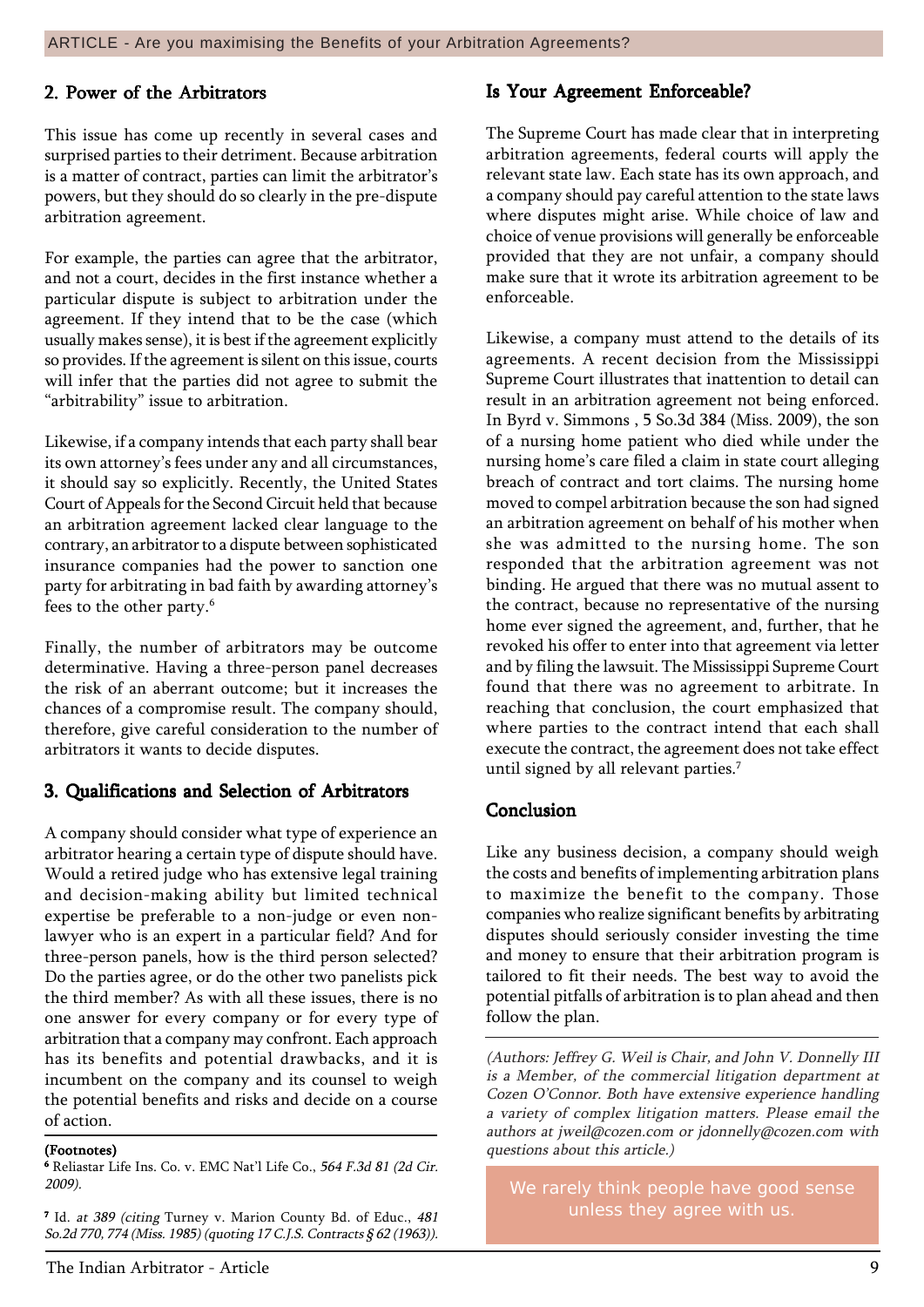# **Example 3 Events**



# International Mediation Institute completes One Year

After almost two years of planning, consultation and preparation following its incorporation in The Hague, 2009 was the year IMI began to implement its mission. By December, IMI's Certification Scheme had been successfully introduced and had attracted over 1,000 experienced professional mediators, the Assessment Route to Certification had begun, and IMI's Wider Mission was being actively implemented.

The following is the Introduction of the IMI Annual Report by Mr. Michael McIlwrath, 2009/10 Chairman of IMI, who is the Senior Counsel  $-$  Litigation, GE Oil & Gas, Florence.

ìFor those of us whose profession or personal life presents the need to manage conflict, the constant challenge is to find ways to optimize our outcomes. We achieve this by assessing the risks and costs of a dispute that will be litigated or arbitrated. This does not mean that we always prefer arbitration or litigation. In fact, this will rarely be the case, especially when there are better means of achieving the desired outcomes.

Regardless of the place or type of dispute, mediation will often be the best tool for helping parties obtain what they expect from the circumstances that gave rise to their conflict, and avoiding the negative consequences of failing to settle it. Anyone who has experienced mediation sees its potential to flourish as a critical part of functioning societies and economies.

Mediation remains under-utilized in most countries. Even where adopted, access to qualified mediators and information about them and the process is uneven. Mediation is growing slower than its potential offers. Where mediators are plentiful, they tend to be in chronic over-supply.

In the view of many Users of dispute resolution services, this is not the fault of mediation but how it is presented - as an informal, "alternative" system based mainly on personal, first-hand experiences rather than as a true profession in its own right.

To emerge as a profession, mediation must be globally understood and accepted; where competent mediators apply transparent high standards, and are instinctively regarded as professionals regardless of their background; where users see mediation as an opportunity and are more inclined to accept than reject a proposal to engage a mediator; where there are enough competent mediators from all cultures and technical fields that the most suitable mediator can easily be identified.

The creation of IMI is an opportunity for mediation to leave behind its status quo as a local niche activity and become a truly global profession. But can the leading players drive the necessary changes to the current environment to make it happen?

For these reasons, I accepted an invitation to be IMI's Chair. Because IMI has purely public service goals and is not a service provider in any sense, it does not compete with any mediator, provider, trainer or any other. Its role is to promote excellence and set consistent high standards - and to inspire the use of mediation in all forms worldwide. IMI's mission is to convene, enable, encourage, celebrate, explain, simplify, and above all to inspire. To succeed properly, it requires everyone in the field, and those who care about it, to work more proactively together and aim for that common goal.

If experienced mediators become IMI Certified, and as Users leverage the IMI portal to send more disputes to mediation (and way from litigation), significant positive change is within reach.